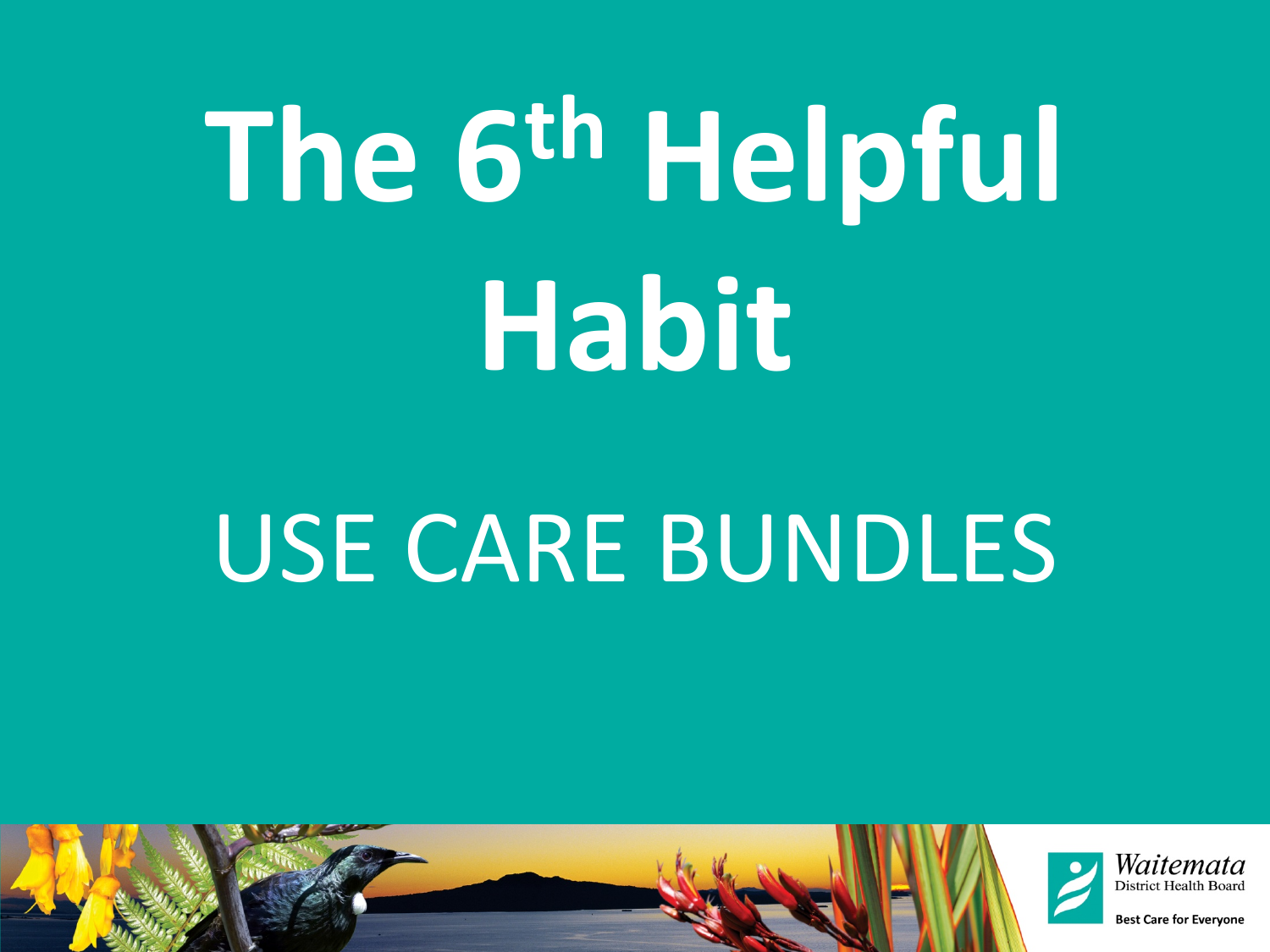### **KEY COMPONENTS**

- •Know your referrals
	- is there a demand for a particular group of problems?
- Know current best practice
	- Use a best practice guideline where possible (if none exist agree as a team which approaches work best)



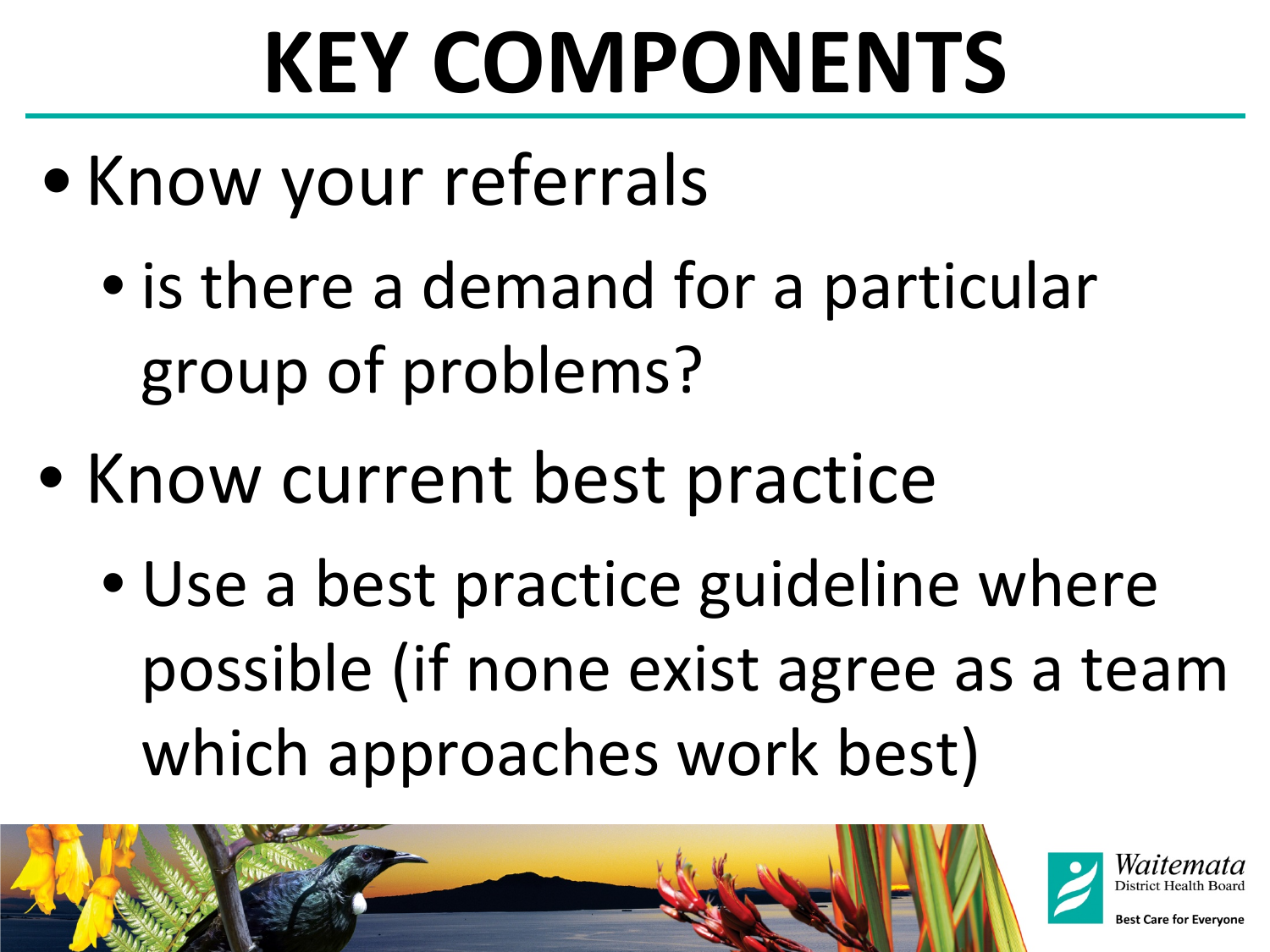#### **KEY COMPONENTS**

#### •Use a quality cycle



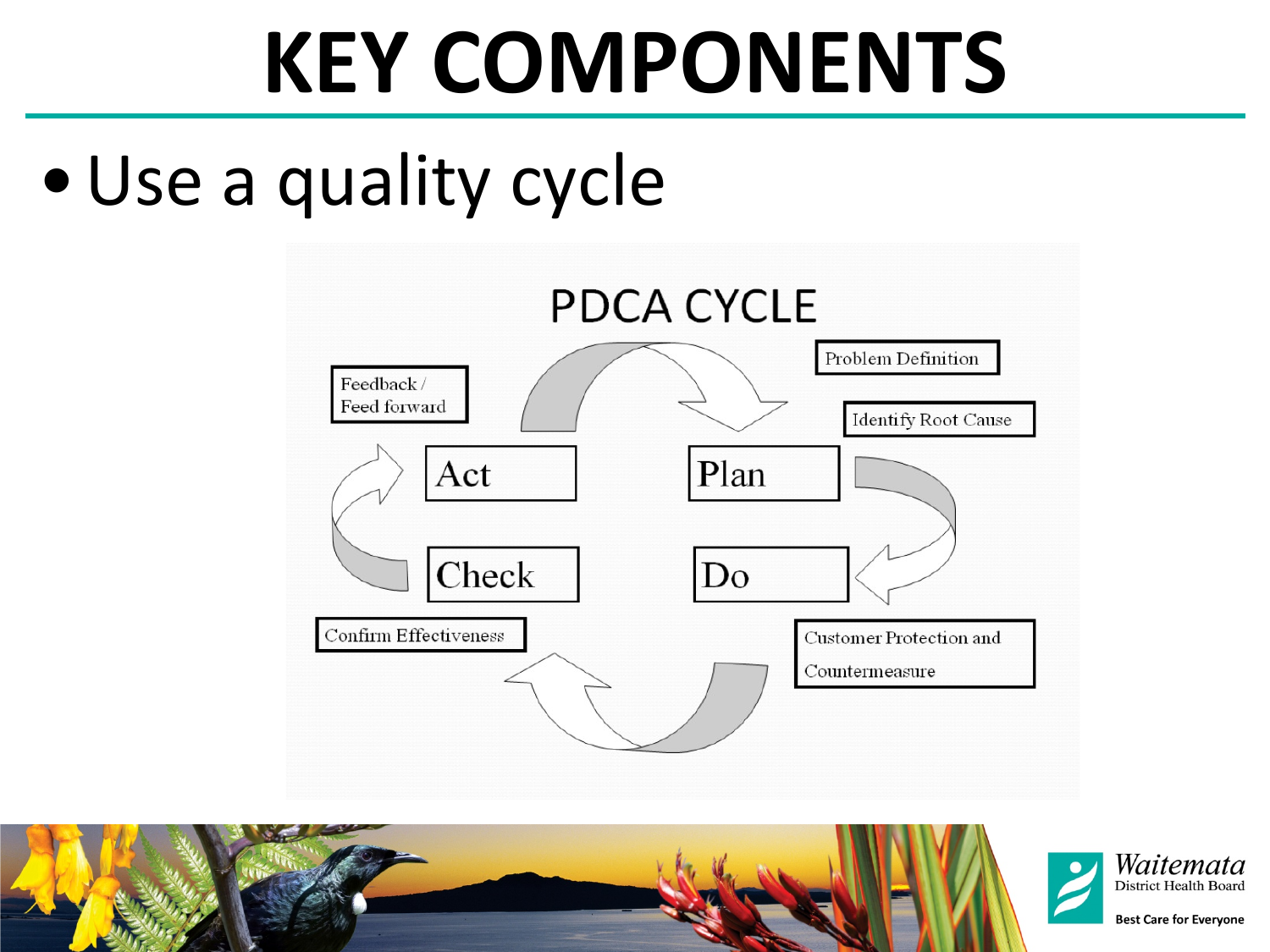#### **KEY COMPONENTS**

• Write up the Care bundle as a checklist or flow chart – BUT keep it simple



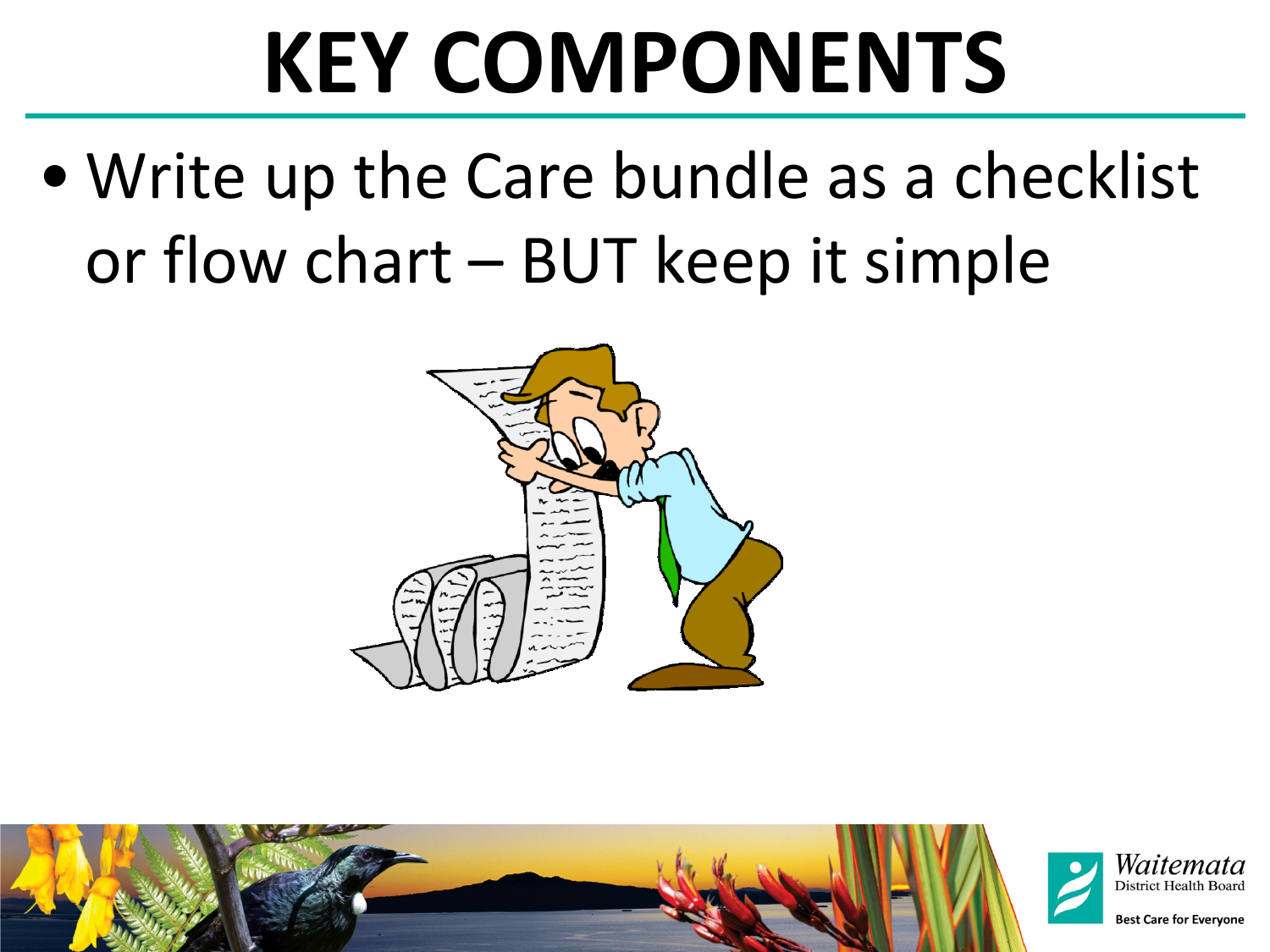### **Care Bundle Example**

- Referral Question Does this child have attentional difficulties?
- -this accounts for 1/3 of our referrals for children under 13yrs (n=200 in 2017)
- -there is an existing guideline in NZ (about half a tree long)



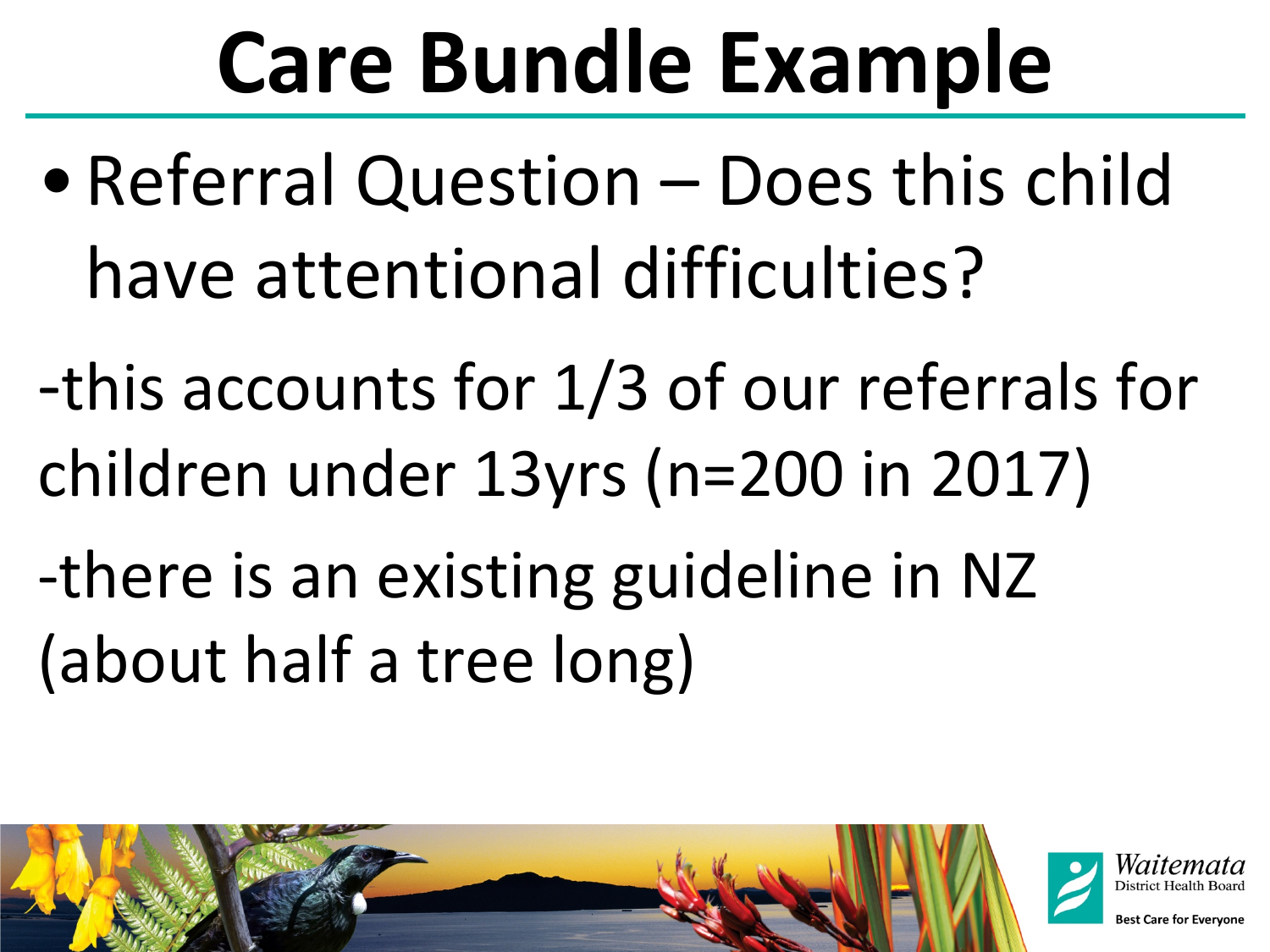Plan

- Identify Professional Stakeholders
- Reach a clear understanding of Roles and Responsibilities of each stakeholder with an underpinning MOU or SLA (care bundles are process specific NOT person specific)
- Process Map

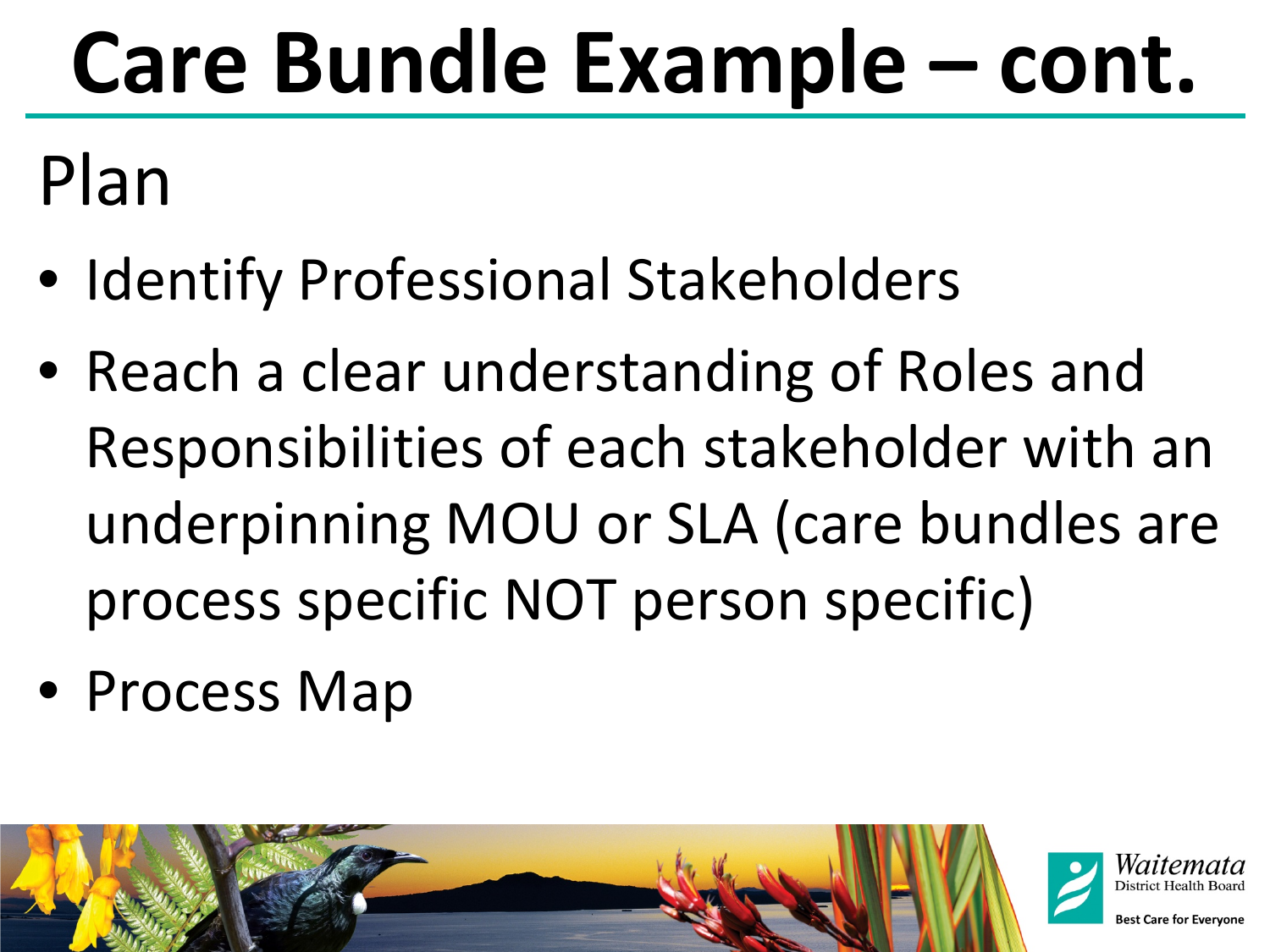Do

- •Focused CHOICE appointment
- School Observation
- •Psychometrics
- •SMO/RMO review
- Groups

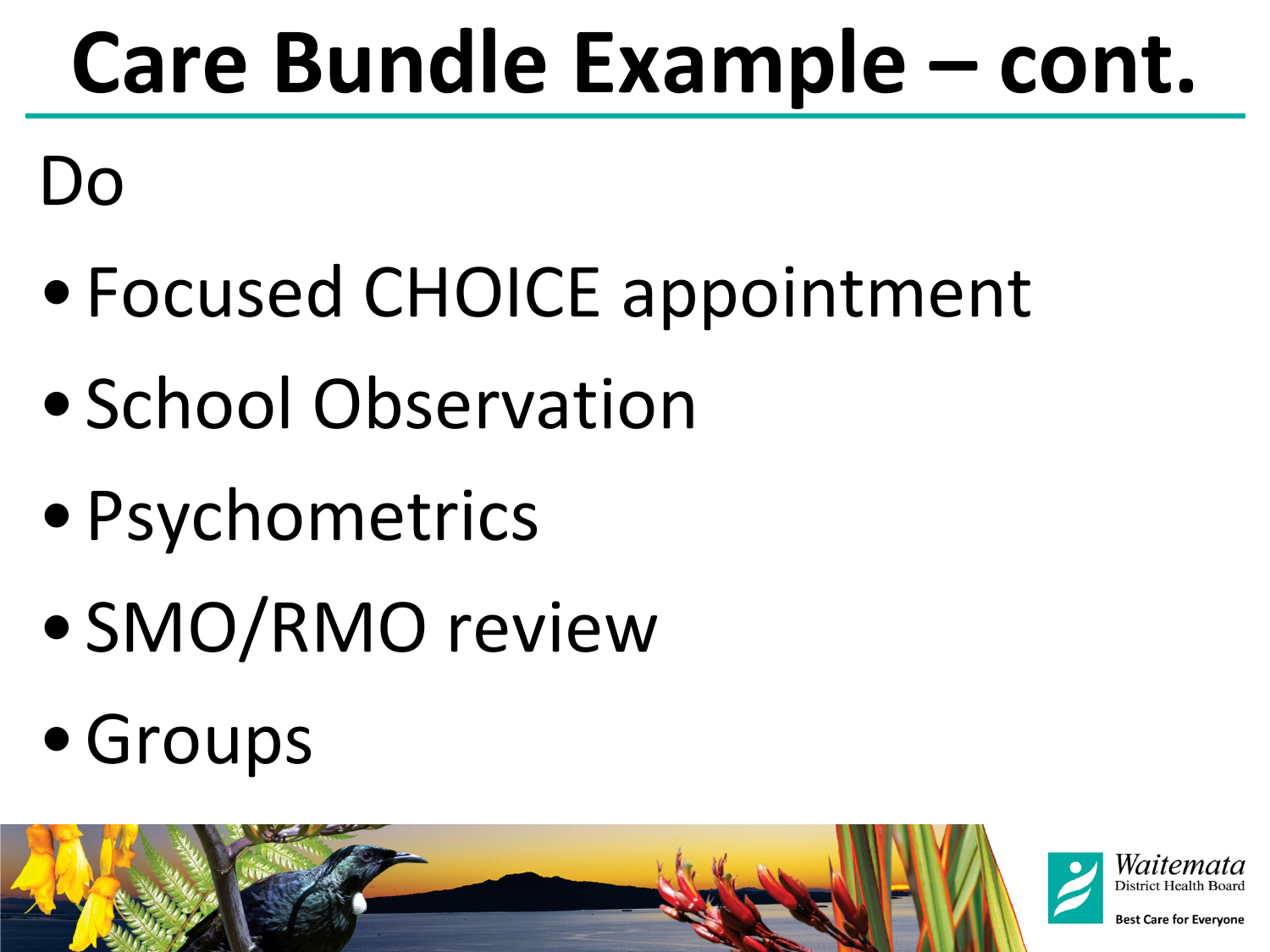Check

- •Identify Bottlenecks
- •Feedback –families, children, stakeholders etc.
- •Monitoring Form
- •School Meeting



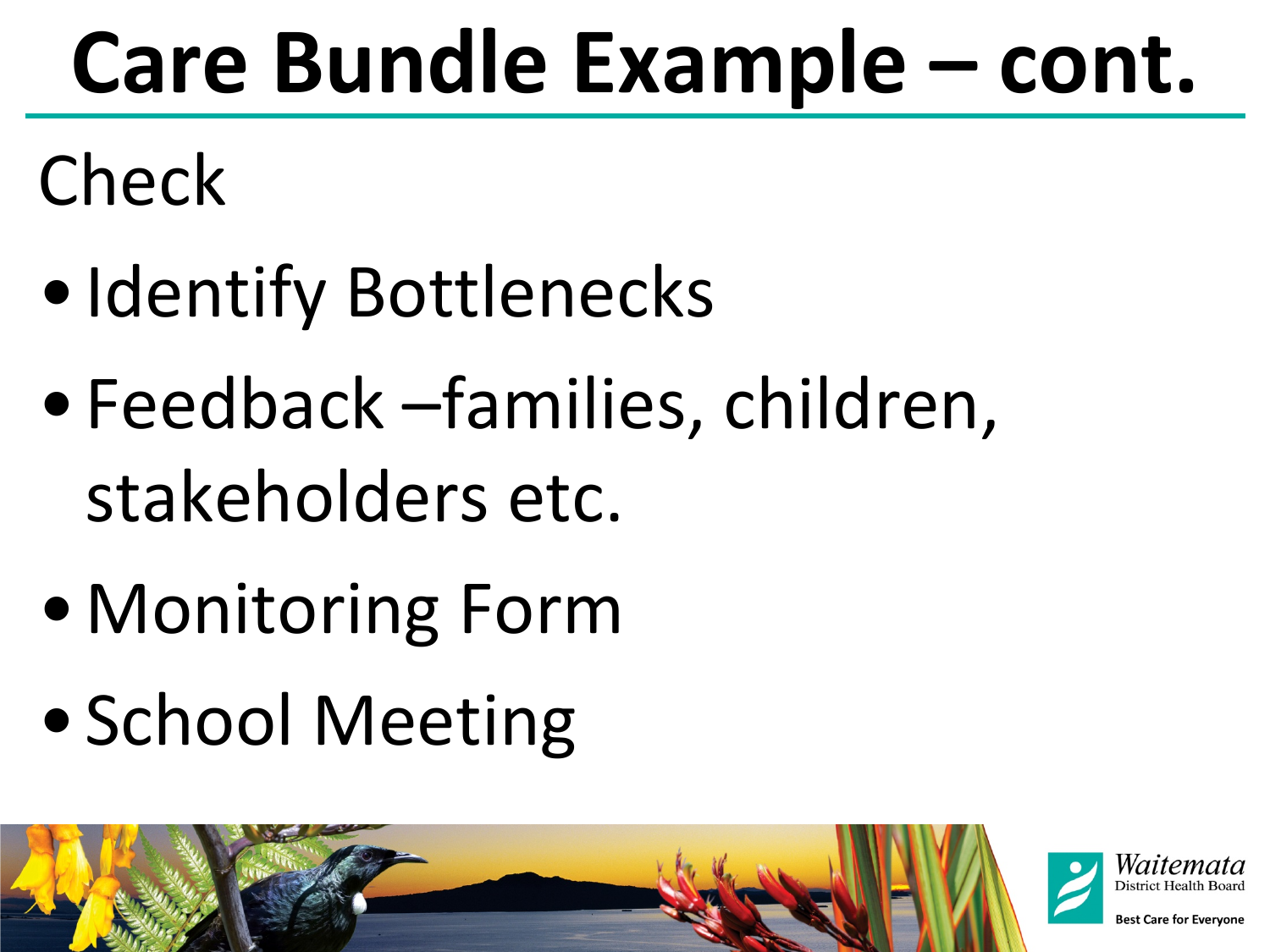Act

- •Adapt groups based on feedback
- •Titrate medication
- •Add CHOICE appointments
- •Back to Plan (have regular planning time)